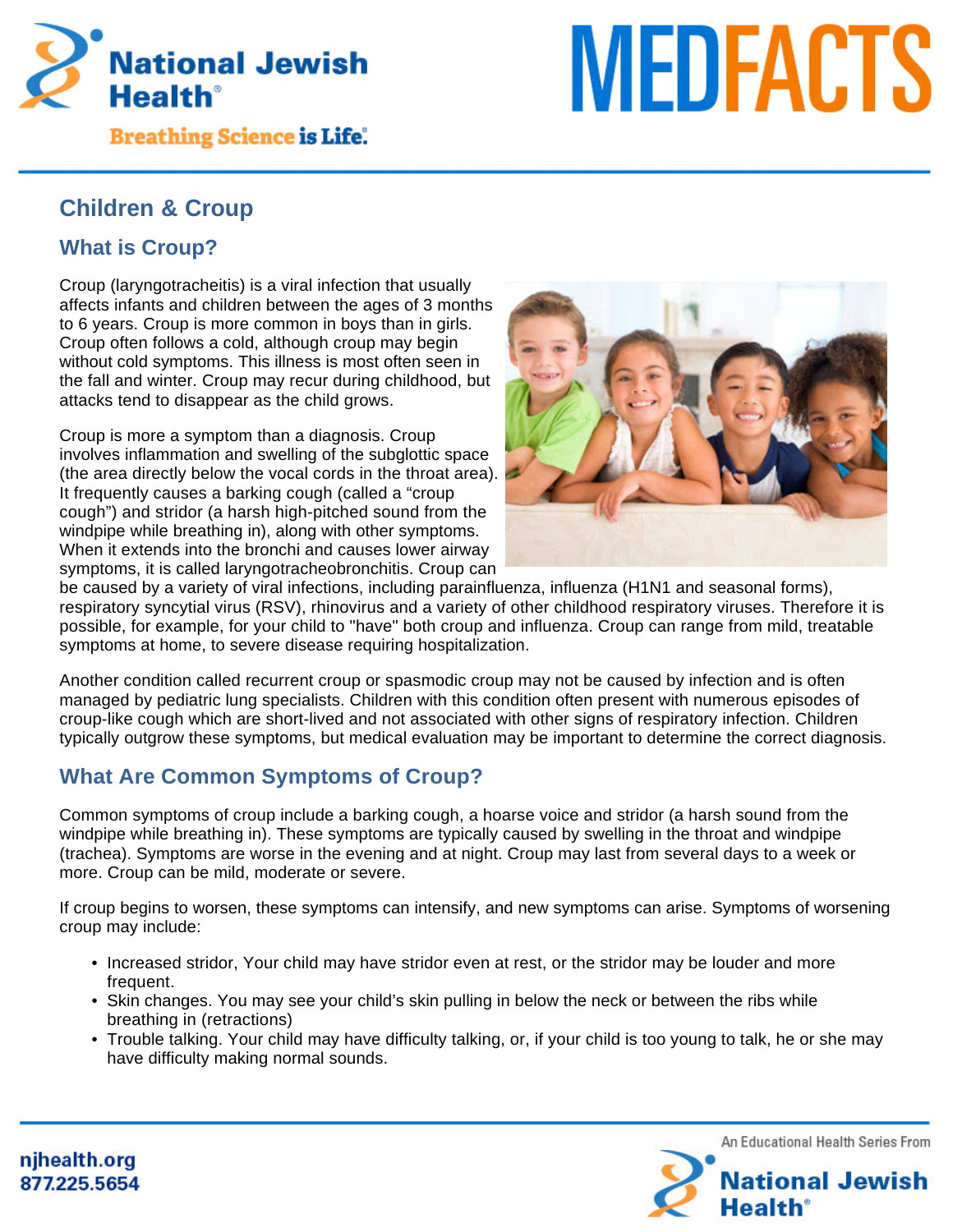- Blueness around the lips or nail beds (cyanosis). This could indicate a lack of oxygen, and can be very serious.
- Drooling. If your child is drooling, this is a sign that the croup is becoming more severe.
- High fever. Keep a close eye on your child's temperature. A fever of 103 degrees F or higher means you should call the doctor right away
- Having trouble breathing in general. If your child is having trouble breathing, don't wait. Call 911.

If your child has any of these symptoms, it is important to seek medical care right away.

### **Can Croup Be Prevented?**

Since the causes of croup are similar to the common cold and flu, similar prevention strategies work. Here are a few important steps you can take to reduce the risk:

- Proper hand-washing for both you and your child is very important.
- You and your child should stay away from people who are ill.
- Make sure your child get the recommended vaccines, including the flu vaccine. Get the flu vaccine yourself.

### **Treatment of Croup at Home**

Home treatment remedies may include treatment with cool mist which may help symptoms. Cool mist therapy may be delivered by placing a vaporizer or humidifier in the child's bedroom. If you use a vaporizer or humidifier, remember to clean it following the manufacturer's instructions. Another option may be to run the shower or tub water in the bathroom with the door closed for fifteen minutes or so. Then sit in the bathroom with your child. These home remedies create an environment high in humidity to help symptoms.

In addition to cool mist therapy, your child should receive adequate rest and drink plenty of fluids. Because crying can increase croup symptoms, care should be taken to comfort and soothe the child.

Finally, it is very important to closely monitor the child with croup. Talk with your doctor if your child has symptoms of croup to see if your child should be seen. Parents should be aware of symptoms of worsening croup.

### **Treatment of Croup at the Doctor's Office or Hospital**

There are a number of medicines that may be used when a child is seen in the doctor's office or hospital. They include:

- **Corticosteroids** can decrease swelling in the throat and windpipe to improve symptoms of croup. Corticosteroids may be given as a pill, liquid or as a shot. They may also be given as an inhaled treatment.
- **Racemic epinephrine** can also decrease swelling briefly. Racemic epinephrine is given in an inhaled treatment at the emergency department or inpatient unit.
- **Antibiotics** (Used only when concerned about secondary bacterial infections). Antibiotics are not used first line for croup because croup is often caused by a viral infection. If your doctor is concerned about a bacterial cause, antibiotics may be prescribed.
- **Tamiflu** (Oseltamivir): Used for influenza (suspected if child has fever and cough). Influenza may be suspected if it is present in the community.

In addition to medicines, your child can be monitored closely in the doctor's office or the hospital. Doctors and nurses can ensure your child is breathing well and receiving enough oxygen and fluids. This is important in more severe cases of croup.

The HIB vaccine is given routinely. This vaccine is helpful in preventing a number of illnesses. One illness is epiglottis, which is a severe, often lethal form of croup. Inform your doctor if your child has not received this



njhealth.org 877.225.5654